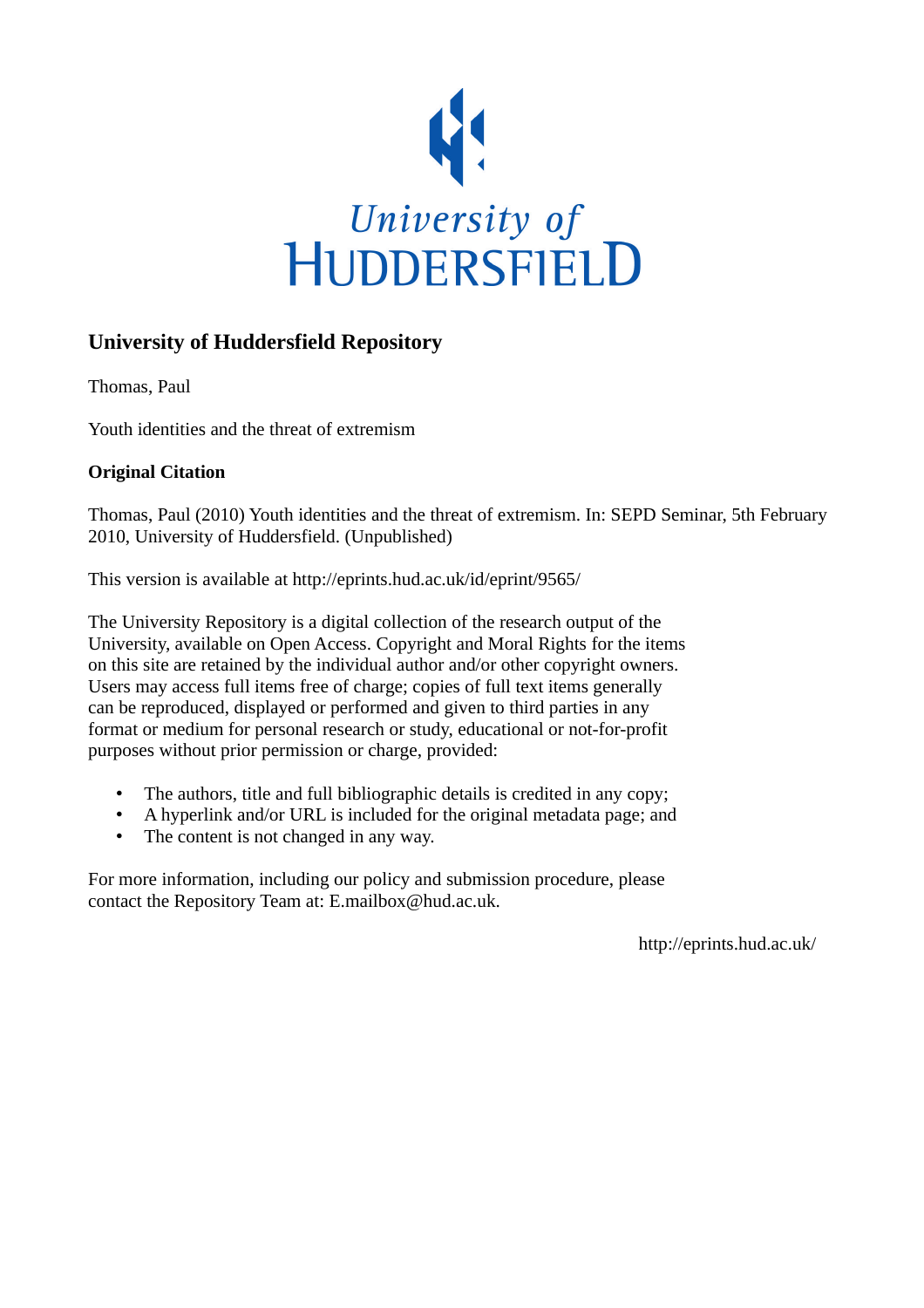## Youth Identities and the threat of 'Extremism'

Dr. Paul Thomas, School of Education and Professional Development ,University of Huddersfield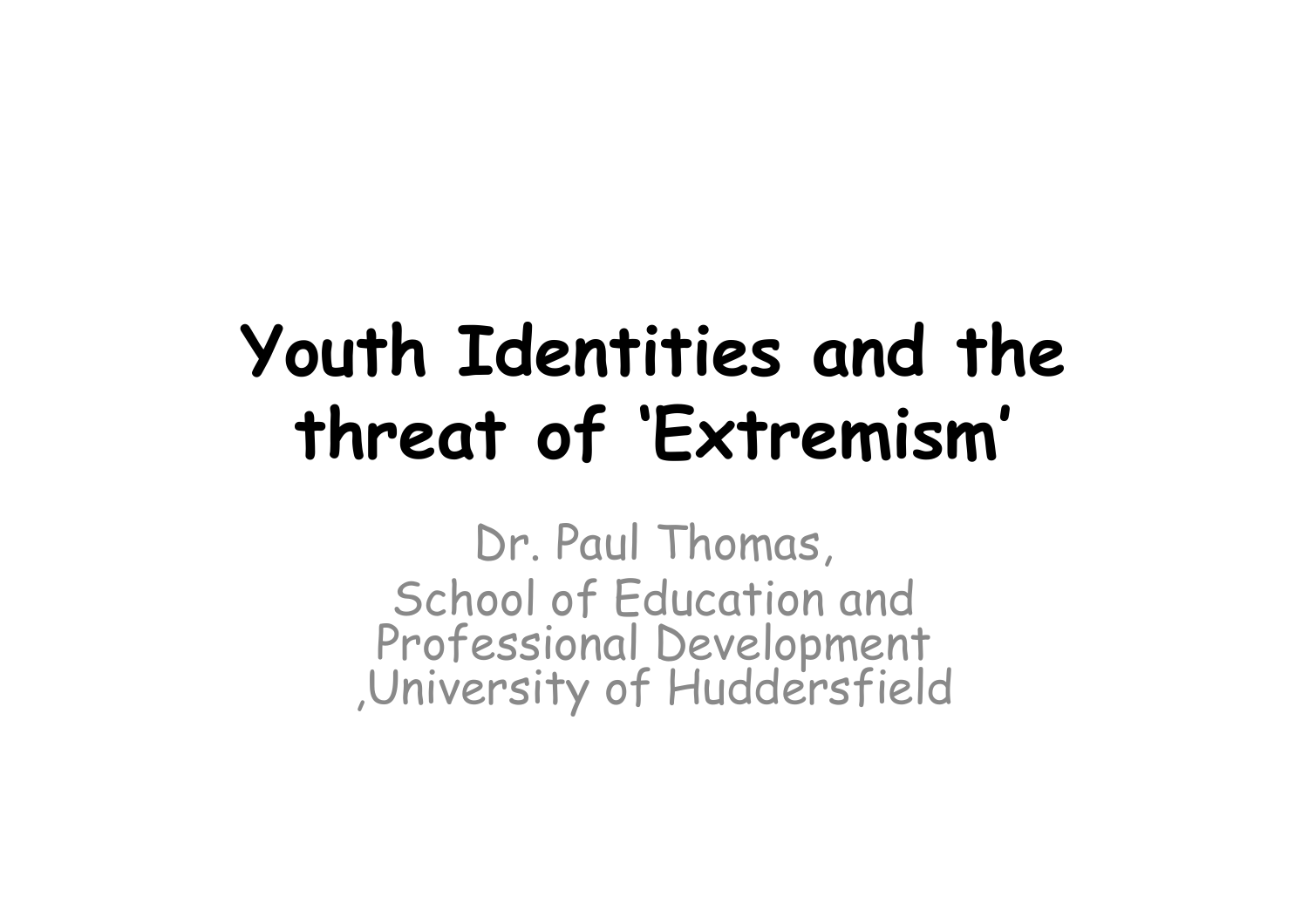#### Contents

- •Youth Identities: the context
- •The Research process
- •Evidence: Muslim and British?
- • Evidence: Ways of understanding 'Muslim' youth identity
- • Evidence: White youth identities 'under pressure'?
- •• Conclusion: Countering the threat of Extremism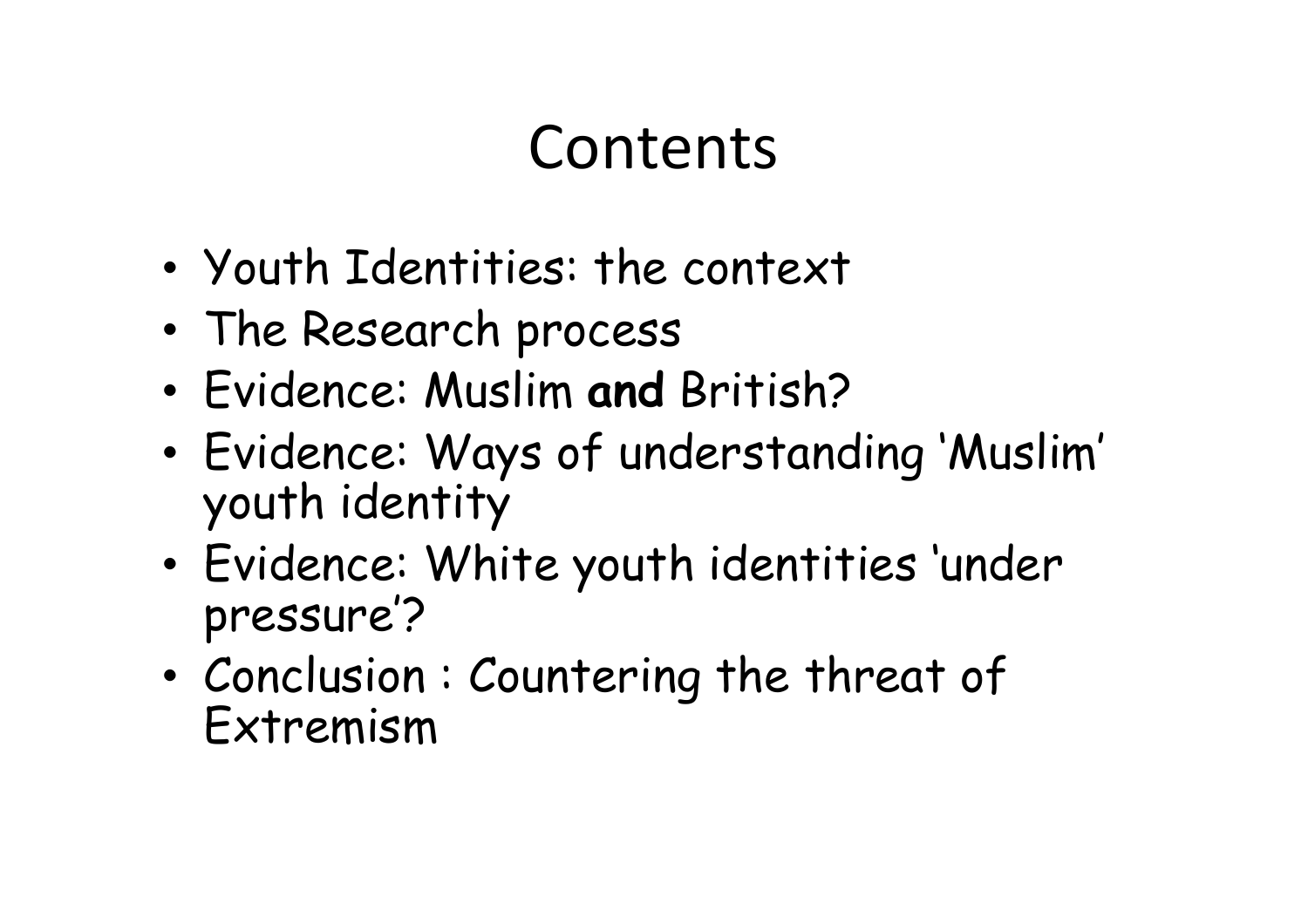### Youth Identities: The Context

- • 2001 disturbances and tensions in other towns led to a policy re-think: Community Cohesion
- • A clear focus on ethnic segregation and 'parallel lives' and how to overcome this
- • Positive local evidence on this, but we need to know more about 'identities', including the possibility of shared identities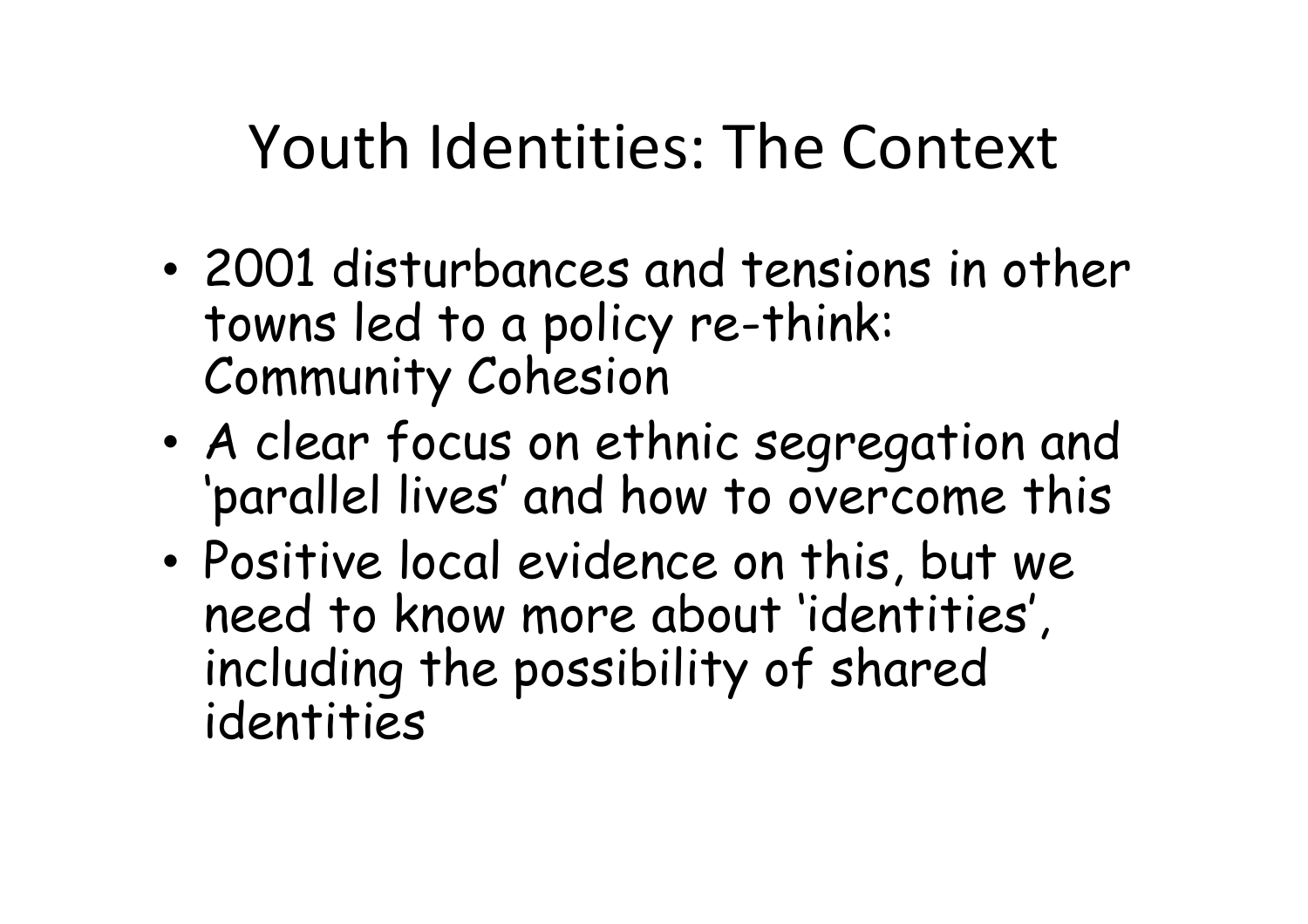### Youth Identities: The Context

- • 7/7 bombings and subsequent plots highlight a real and ongoing Islamist terrorist threat
- •• Preventing Violent Extremism initiative, but with a problematic focus on Muslim communities only, and Muslim youth specifically
- • Suggestion that 'British' identity is rejected by some young Muslims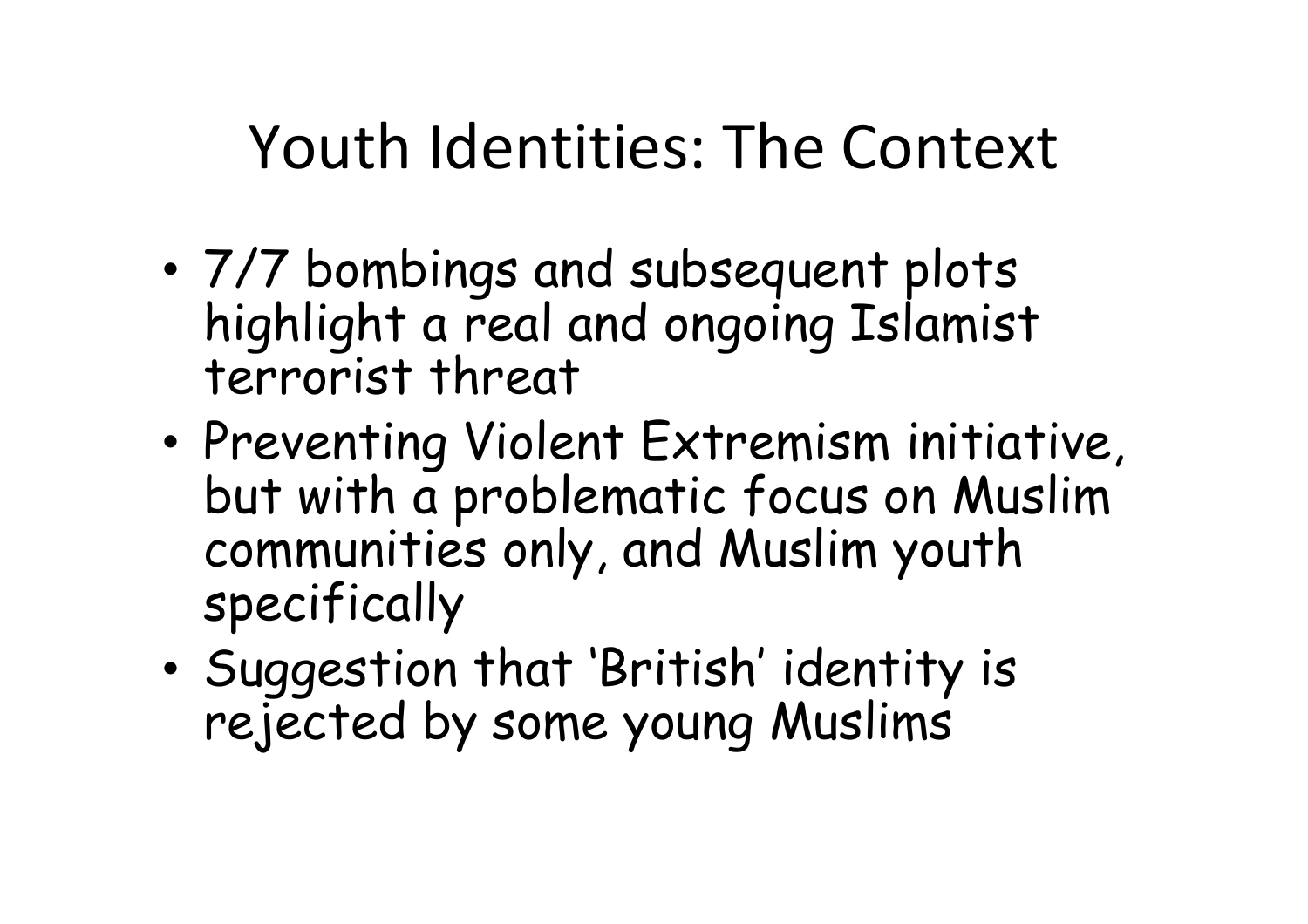### Youth Identities: The Context

- •• Significantly increased electoral support for the BNP, accompanied by a higher profile
- • English Defence League operating a deliberate 'strategy of tension'
- • Increased political and academic focus on the 'white working class'
- • 'Connecting Communities Fund' focussed on white areas 'under pressure'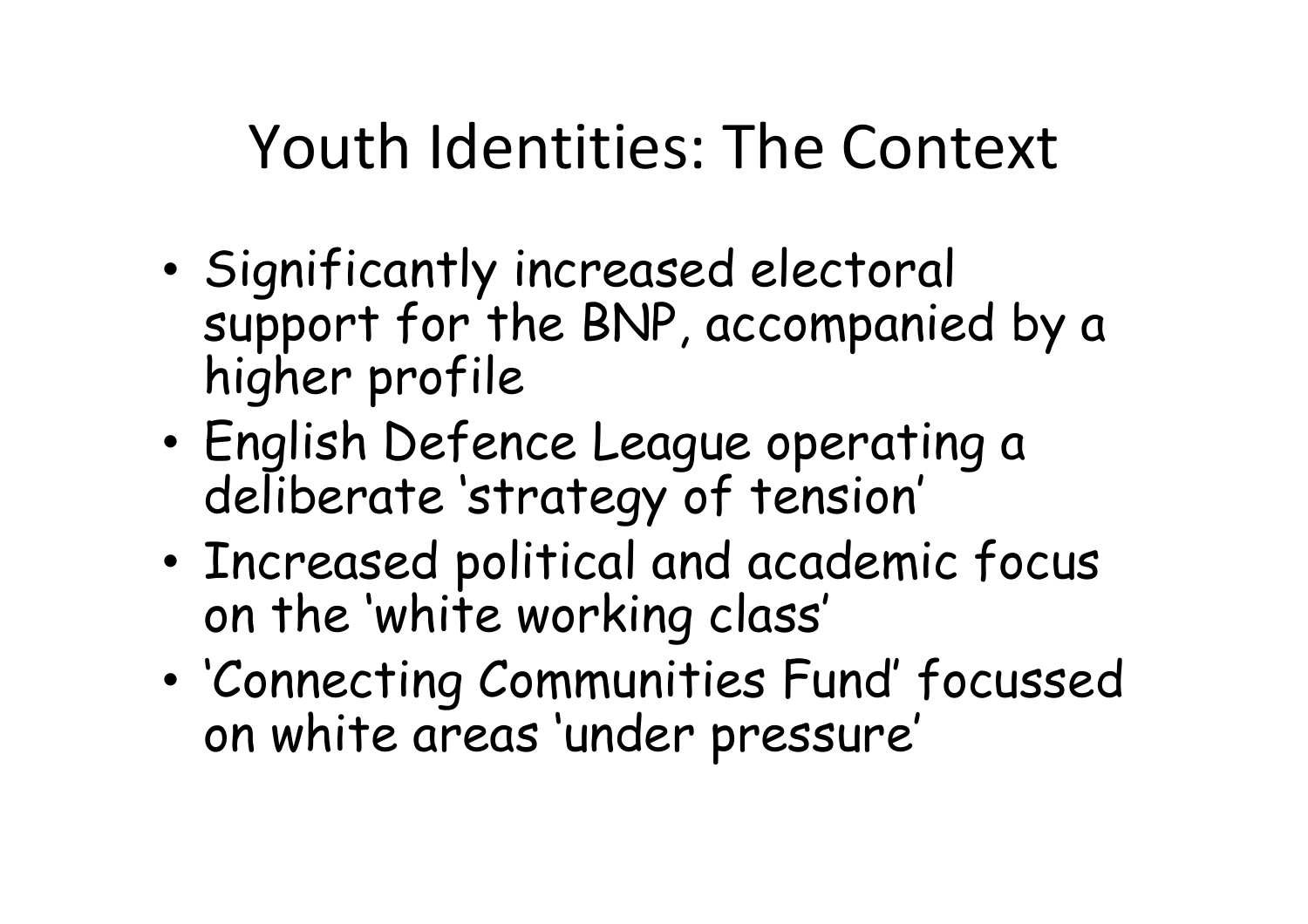### Youth Identities: the context

- • Young people have been central to all these events and policy developments
- • Towns and cities either side of the Pennines have provided much of the focus
- • Significant demographic pressures here – over 50% of all British Muslims are under the age of 25
- We need to We need to understand youth identities, and the ways they are changing and developing, better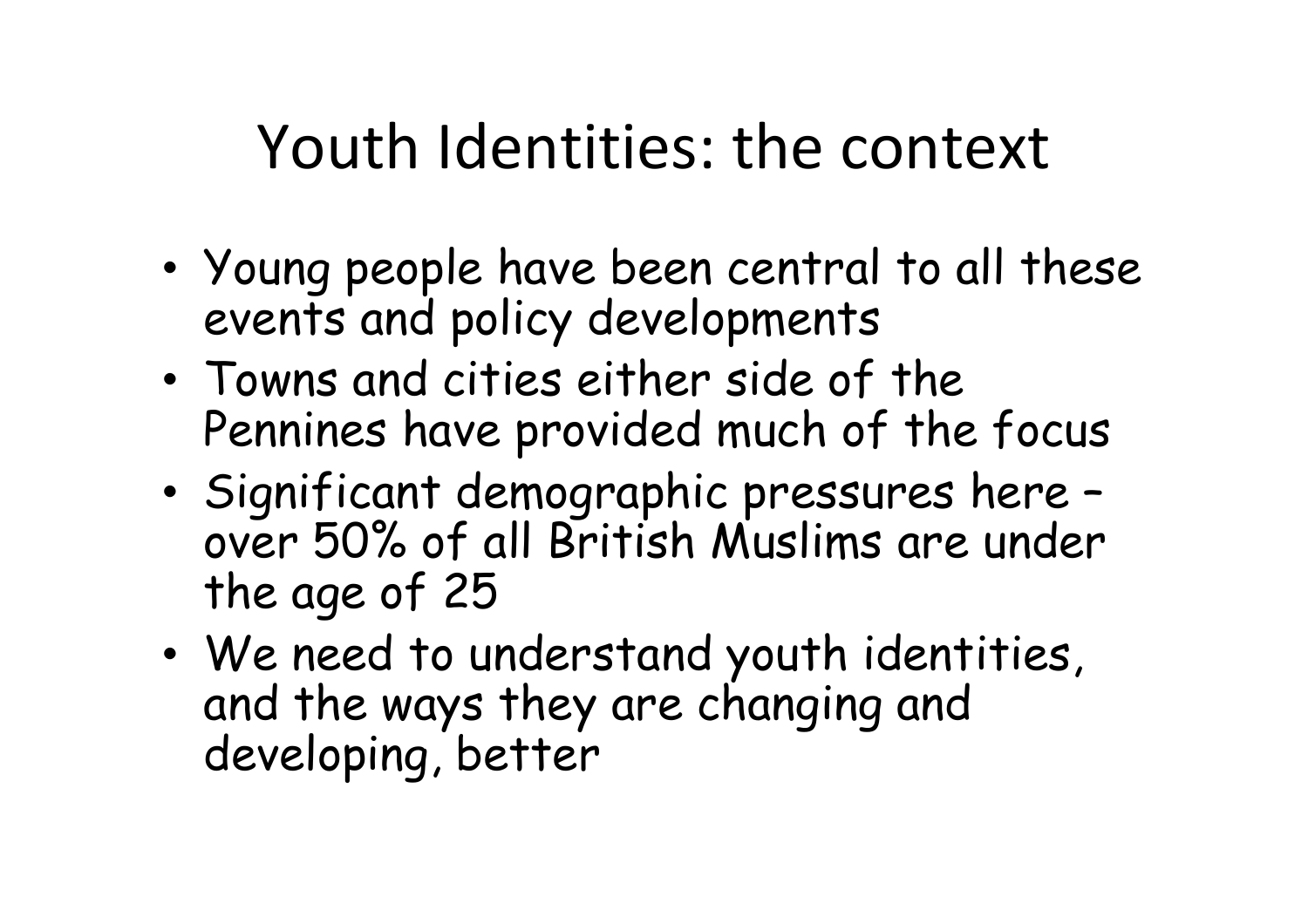#### The Research process

- • Long-standing relationship between the University, the local areas of Oldham and Rochdale and their agencies
- • Issues under investigation are national problems
- •Creative work already underway locally
- • Aimed to generate helpful data for use in policy direction and further study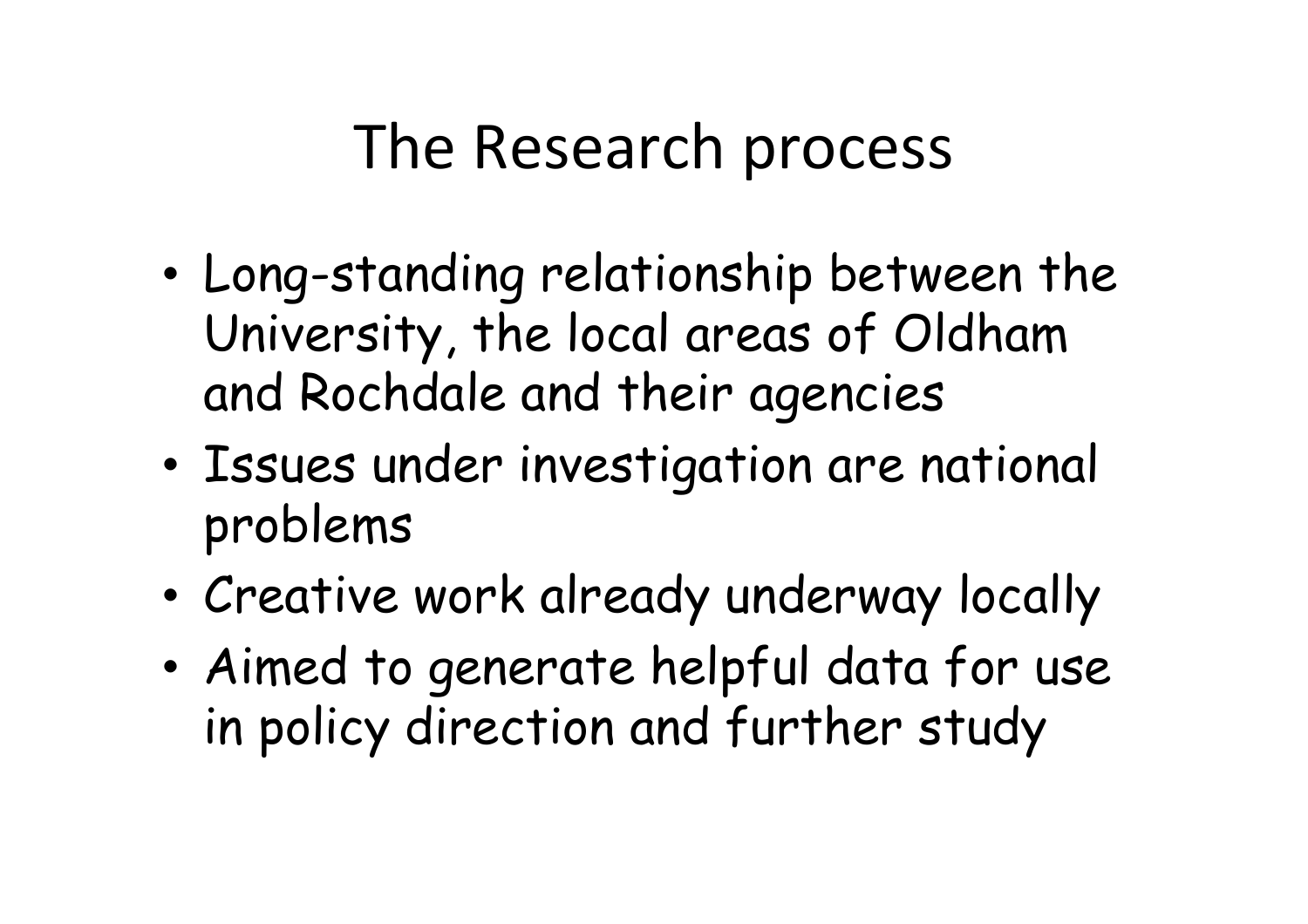#### The Research Process

- •Built on existing relationships and links
- • Took an 'action' approach, aiming to build the confidence and skills of practitioners
- • Youth Workers carried out research activity in their own settings
- • Designed and used a range of research approaches to suit young people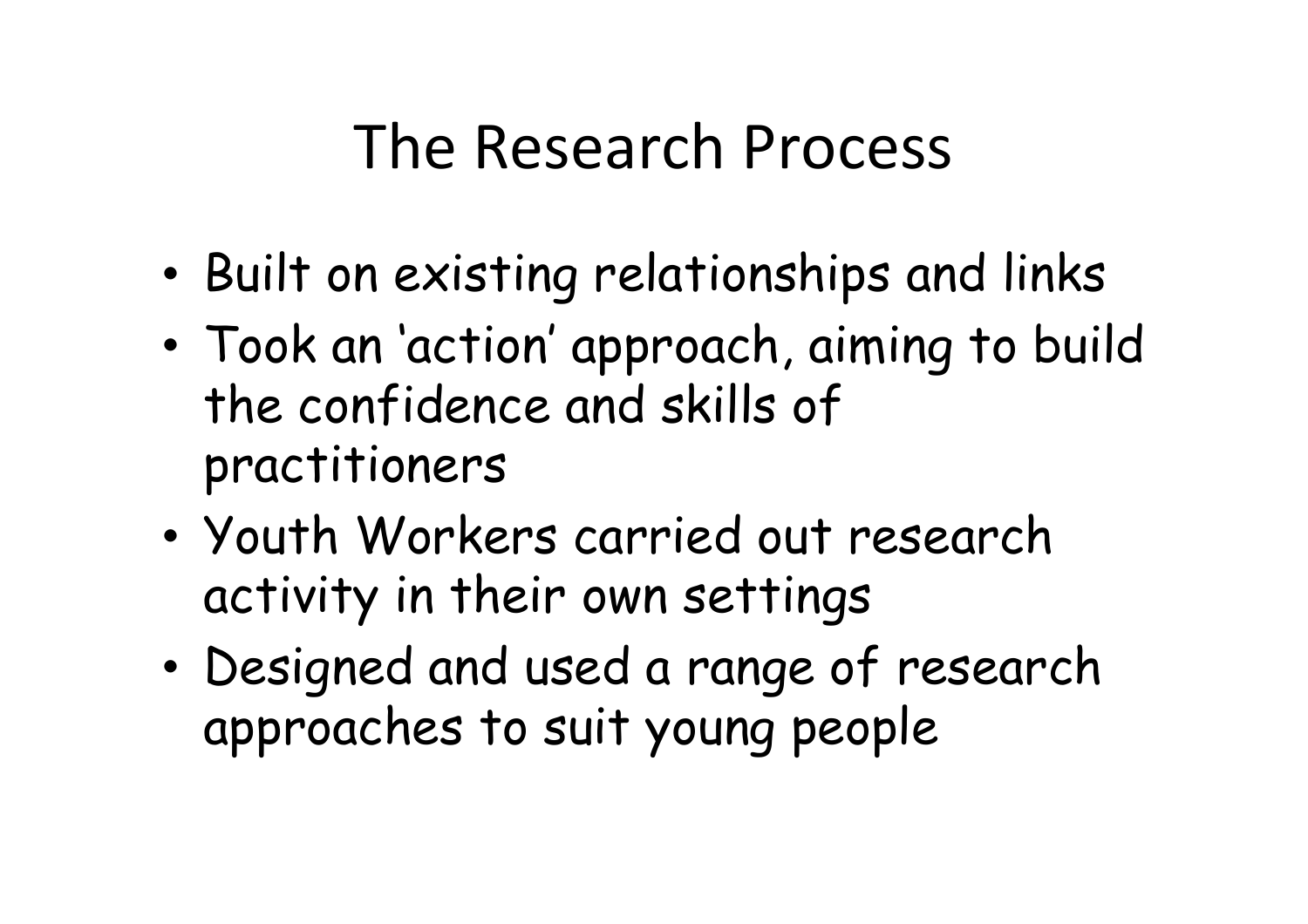#### The Research Process

- •. Individual and group interviews and discussions
- •Questionnaires
- •'Identity' ranking sheets
- • Word and sentence association exercises

Recorded in a variety of ways, reflecting the youth work setting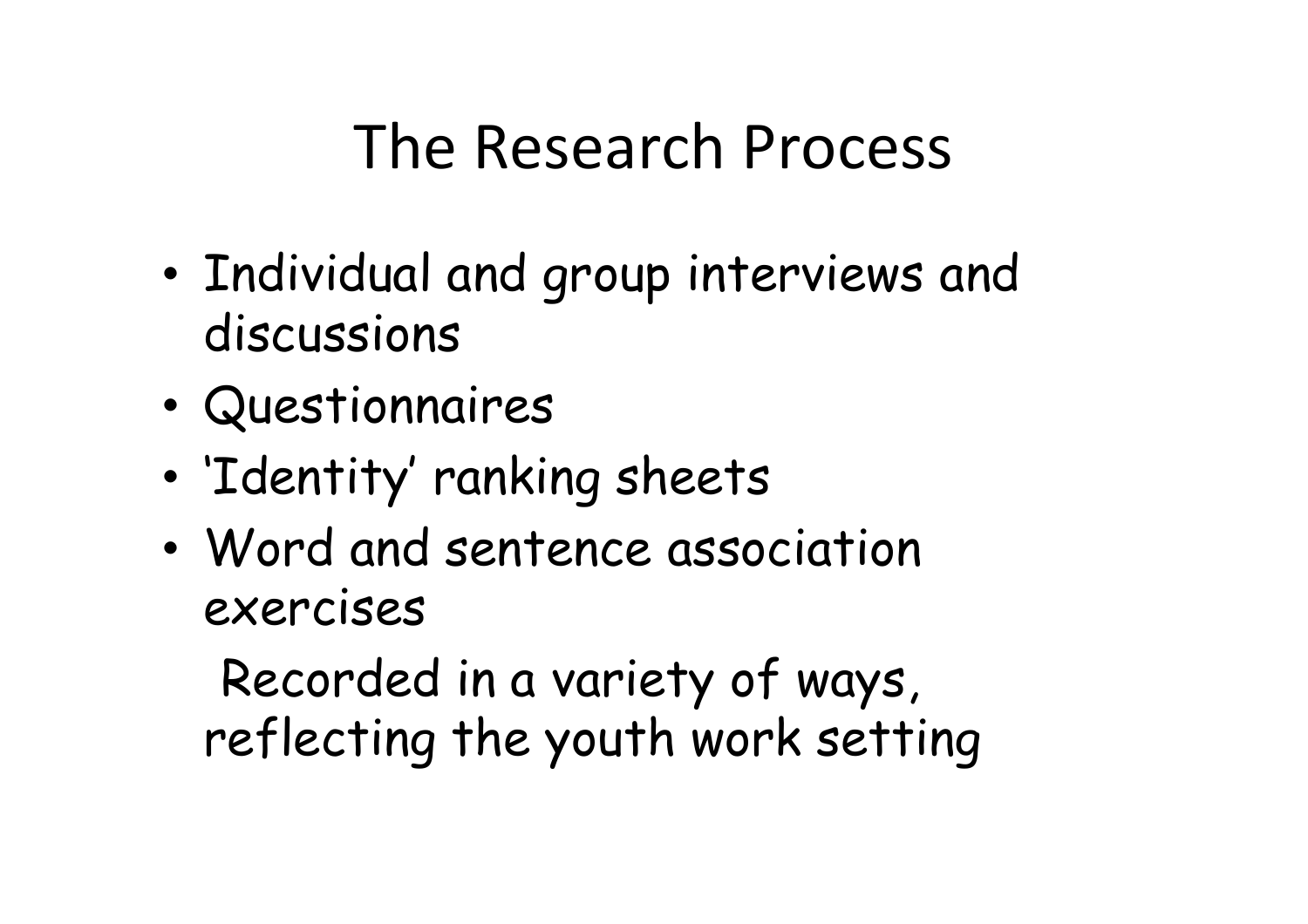- Please put these 8 types of 'Identity' in the order of<br>--importance to YOU, with *1= most important* and *8* importance to YOÙ, with *1= most important* and *8= least*<br>*important* (please give each one a ranking number from 1 <sup>:</sup> *important* (please give each one a ranking number from 1 to<br>8):
- •British
- Þnalick English
- Darhd Rochdale resident
- Ethnic hackaroun Ethnic background (e.g. Asian /White/Black)
- •Northerner
- Dalininn (a Religion (e.g. Muslim/Christian/Hindu)
- •Local Area(e.g. Langley/ Littleborough)
- •European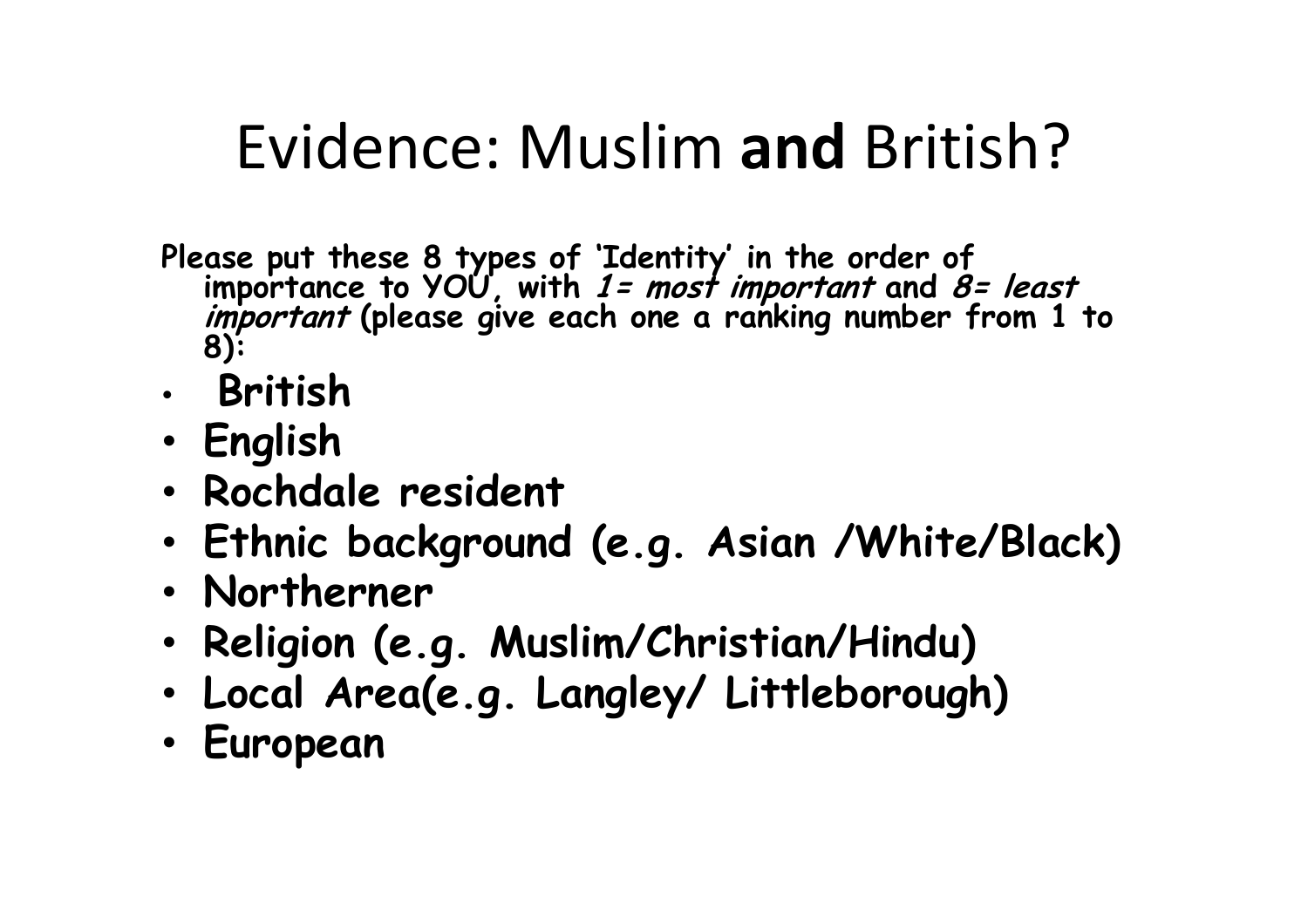- •• Islam is overwhelmingly the most important form of Identity for Asian young people, but..
- • This is not in conflict with being 'British', and most are 'proud to be British'
- • Muslim young people see 'English' as being for White young people, not them
- White voung neonle nlace more i White young people place more importance on 'English', rather than 'British'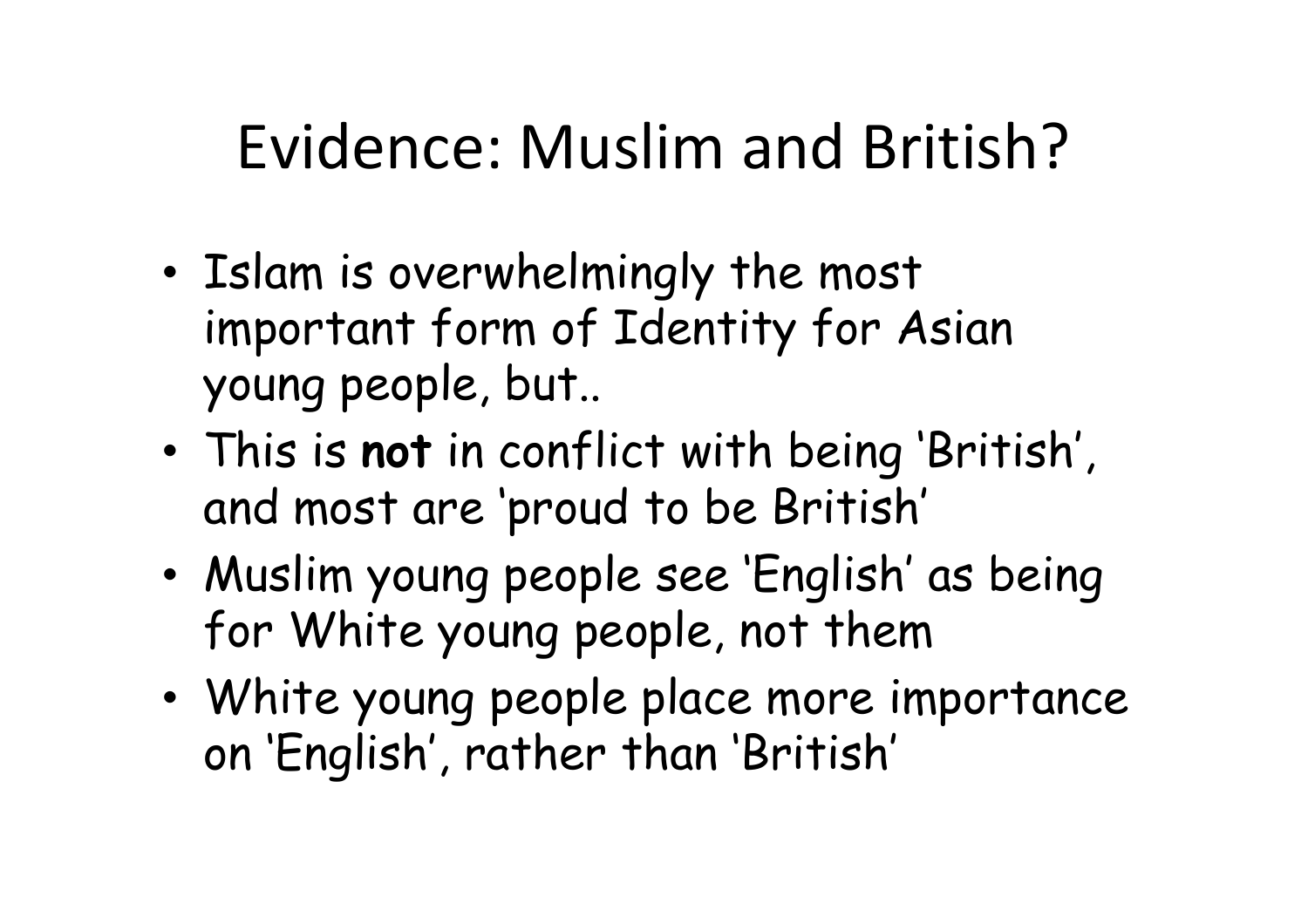| Self-ascribed<br>ethnicity | <b>Rank</b><br><b>Religion 1/2</b> | Rank<br>'English' $1/2$ | Rank<br>'British' 1/2 |
|----------------------------|------------------------------------|-------------------------|-----------------------|
| 'White'<br>categories      |                                    | 75                      | 56                    |
| 'Asian'<br>categories      | 93                                 | 3                       | 20                    |
| 'Black' and<br>other       | 44                                 | 56                      | 44                    |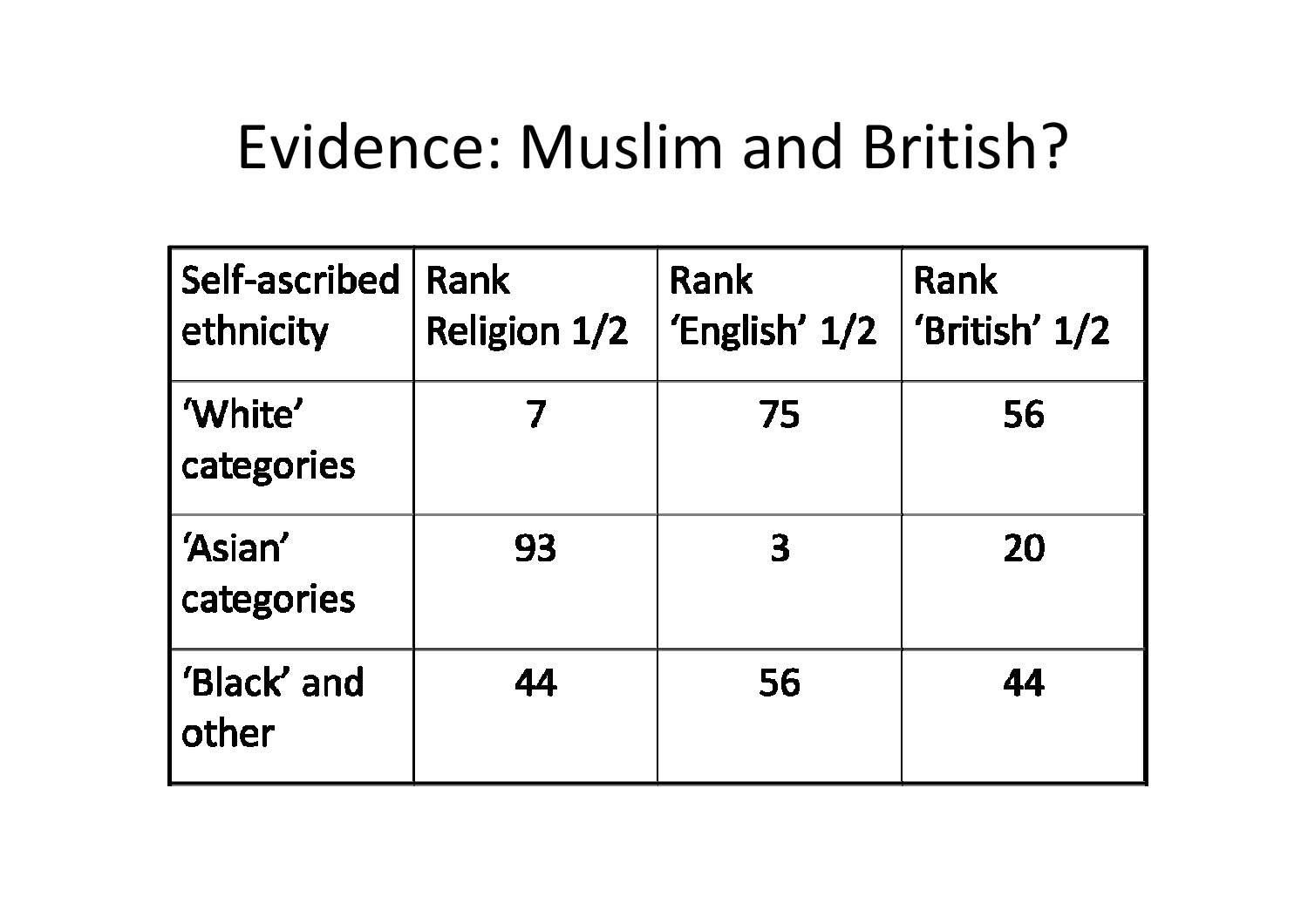- We need more evidence about the relative strengths of faith and national identity but...
- 63% of those self-identifying as 'Muslim' definitelyagreed with the statement *'I am proud to say that I<br><i>am British'(*less than the 80% of the 'non-Muslim'<br>group), and only 10% definitely disagreed,
- For Asian young people, 'British' is much more inclusive than 'English' , which is seen negatively as only being about White people but..
- Evidence from Scotland is that Pakistani-origin young Evidence from Scotland is that Pakistani-origin young people are very comfortable with a bi-cultural identity: 'Scottish Muslim', 'Scottish Asian' – can such identities develop in England?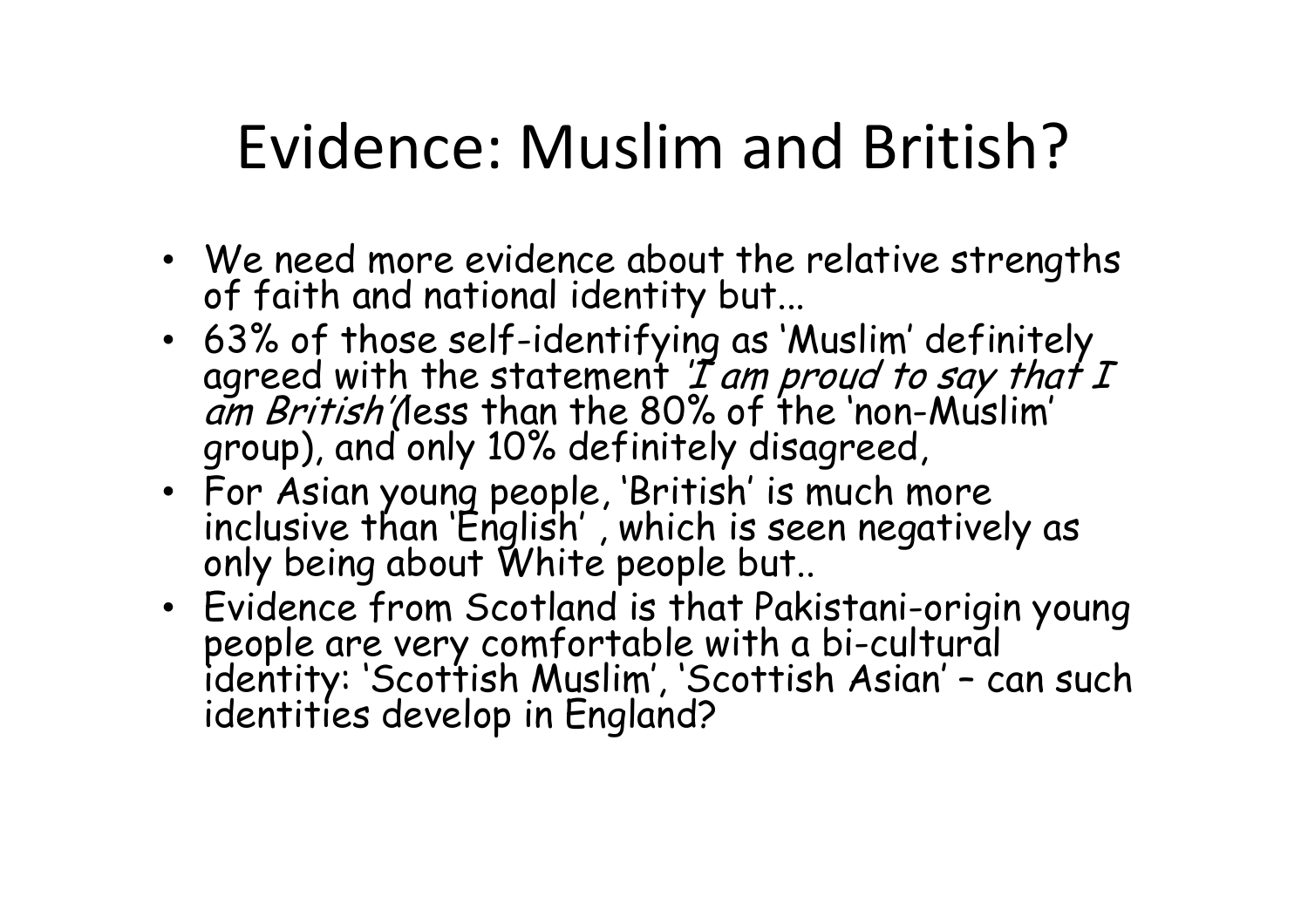Evidence: ways of understanding 'Muslim' identity

- • Muslim young people more supportive of diversity than white young people:
- • "British means you can be multi-cultured yet keep your identity ."
- • "British means being loyal to England and not being a terrorist and blowing it up."
- •British means living with different people."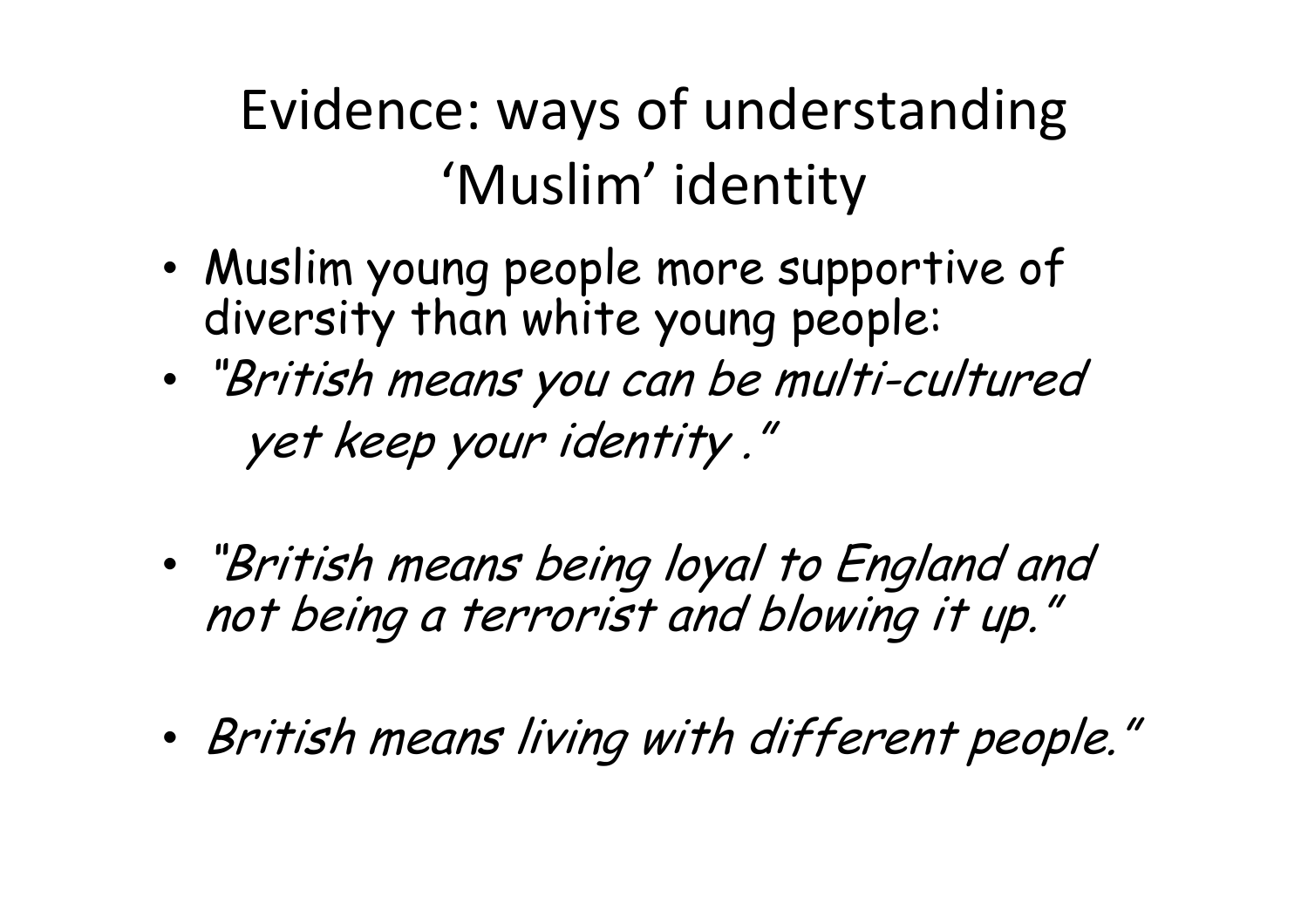Evidence: ways of understanding 'Muslim' identity

- •'Muslim' identity is much more prominent that 20/25 years ago
- 'Danl' idantity f 'Real' identity finally acknowledged publicly?
- $\bullet$  Key events have shaned and strenathened  $\cdot$ Key events have shaped and strengthened this identity: Iranian revolution, first Gulf War, Satanic Verses controversy, as well as the (racist) media focus on Muslims
- Promotion of this identity by  $\epsilon$ • Promotion of this identity by countries like<br>Saudi Arabia
- Policy has fr Policy has focussed on specific ethnic groups and their differences, increasingly 'accepting' Muslims as a distinctly different group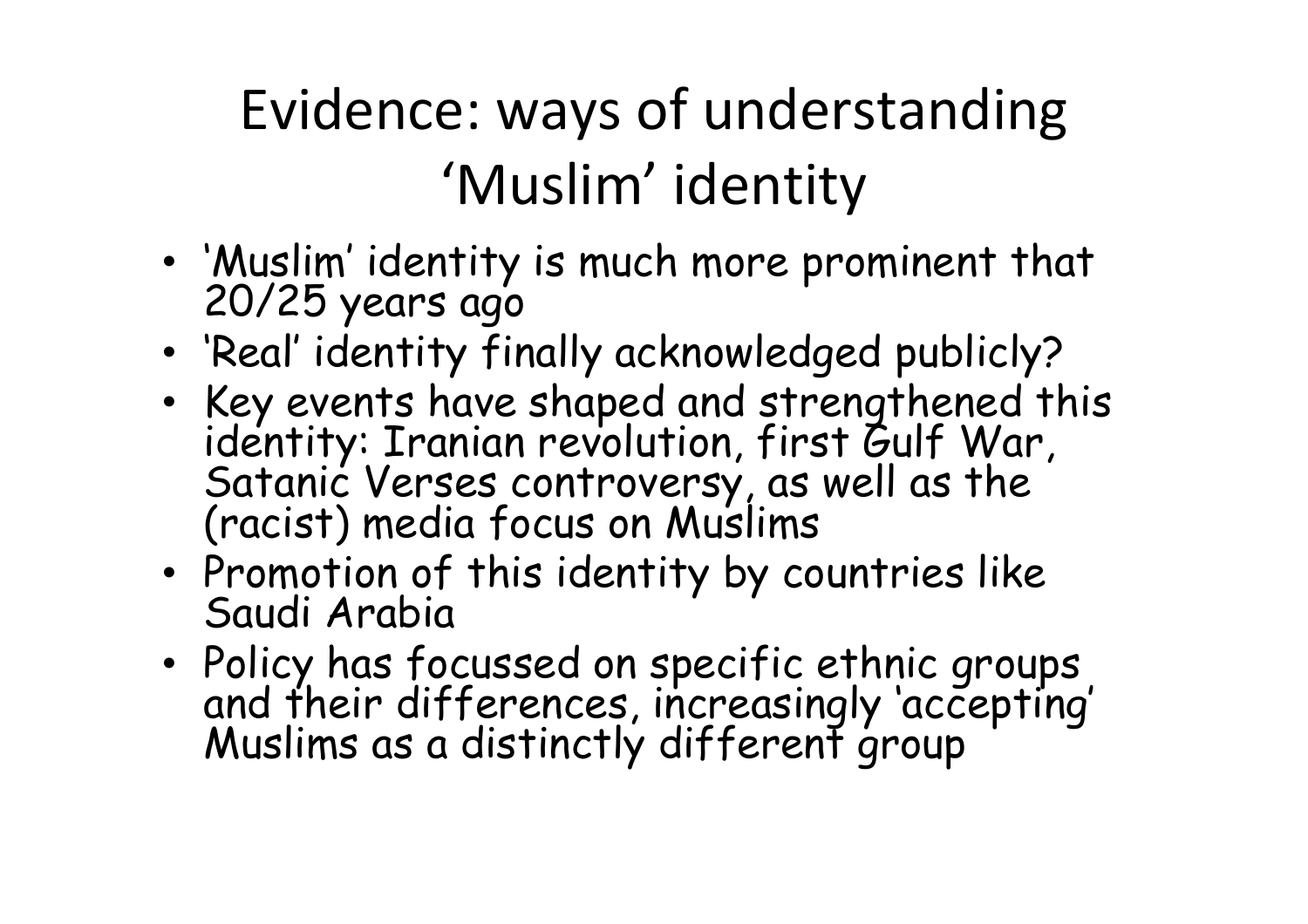### Evidence: ways of understanding 'Muslim' identity

- Young people have consciously adopted and developed 'Muslim' identity over the past 20 years
- A proud and 'defensive' identity in the face of racism and ignorance
- A reaction that is actually about economic poverty and exclusionin the absence of a focus on class solidarities
- Islamic political groups have filled the vacuum left by lack of open discussion about integration and identity (Kenan Malik)
- Young women are looking to Islamic teaching to challenge cultural restrictions and norms that limit them
- Young men are using Islam to police and control young women in their own communities, whilst bolstering a male territorial identity (Macey, M./ Jacobson, J.)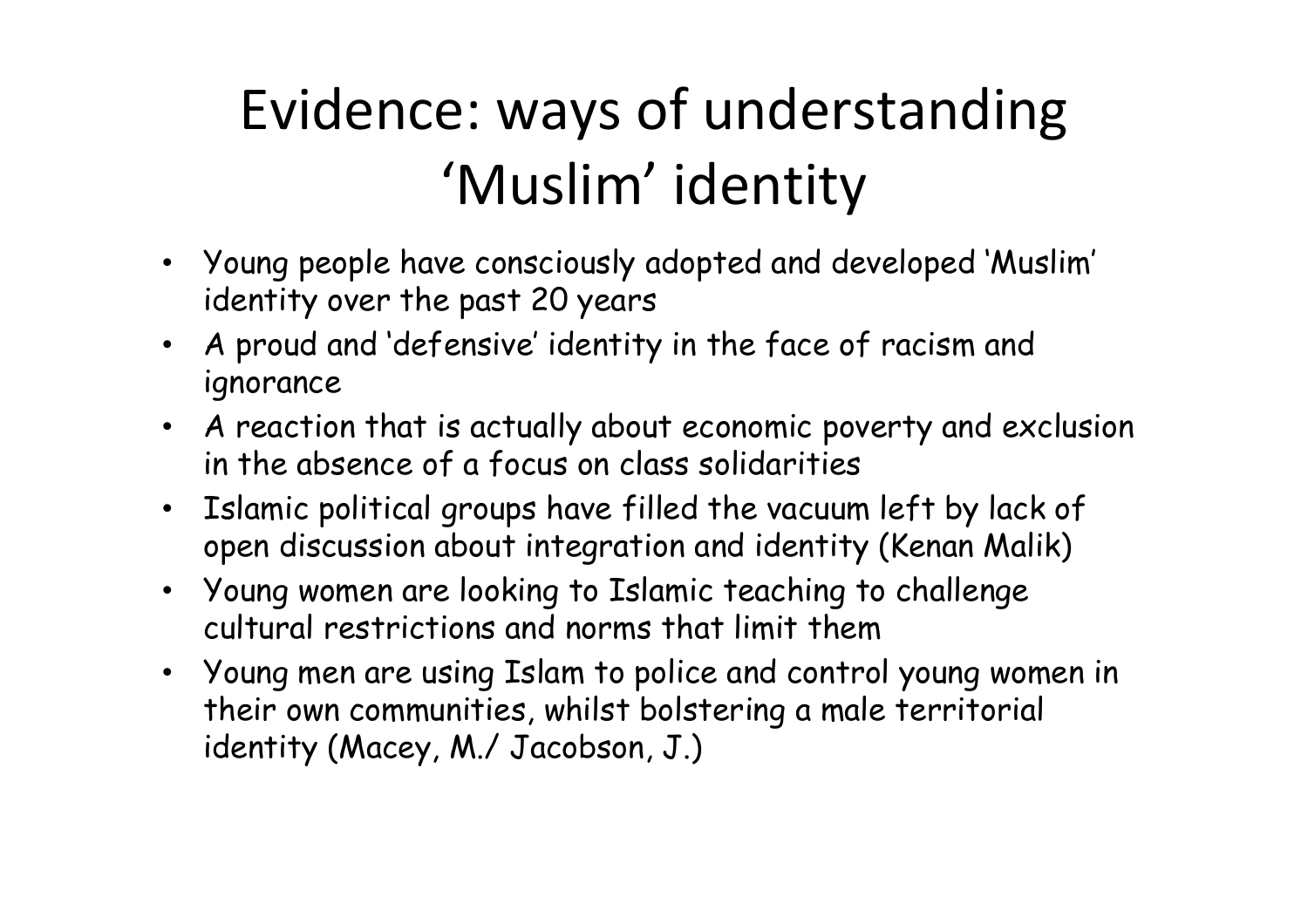Evidence: Ways of understanding 'Muslim' identity

- • Muslim identity encourages some young men surveyed to make very prejudiced, faith-based judgements on others – these focus on being 'godless', 'immoral' and use of alcohol
- •• Significant family employment involvement in the 'night-time economy' may well be significantly influencing these opinions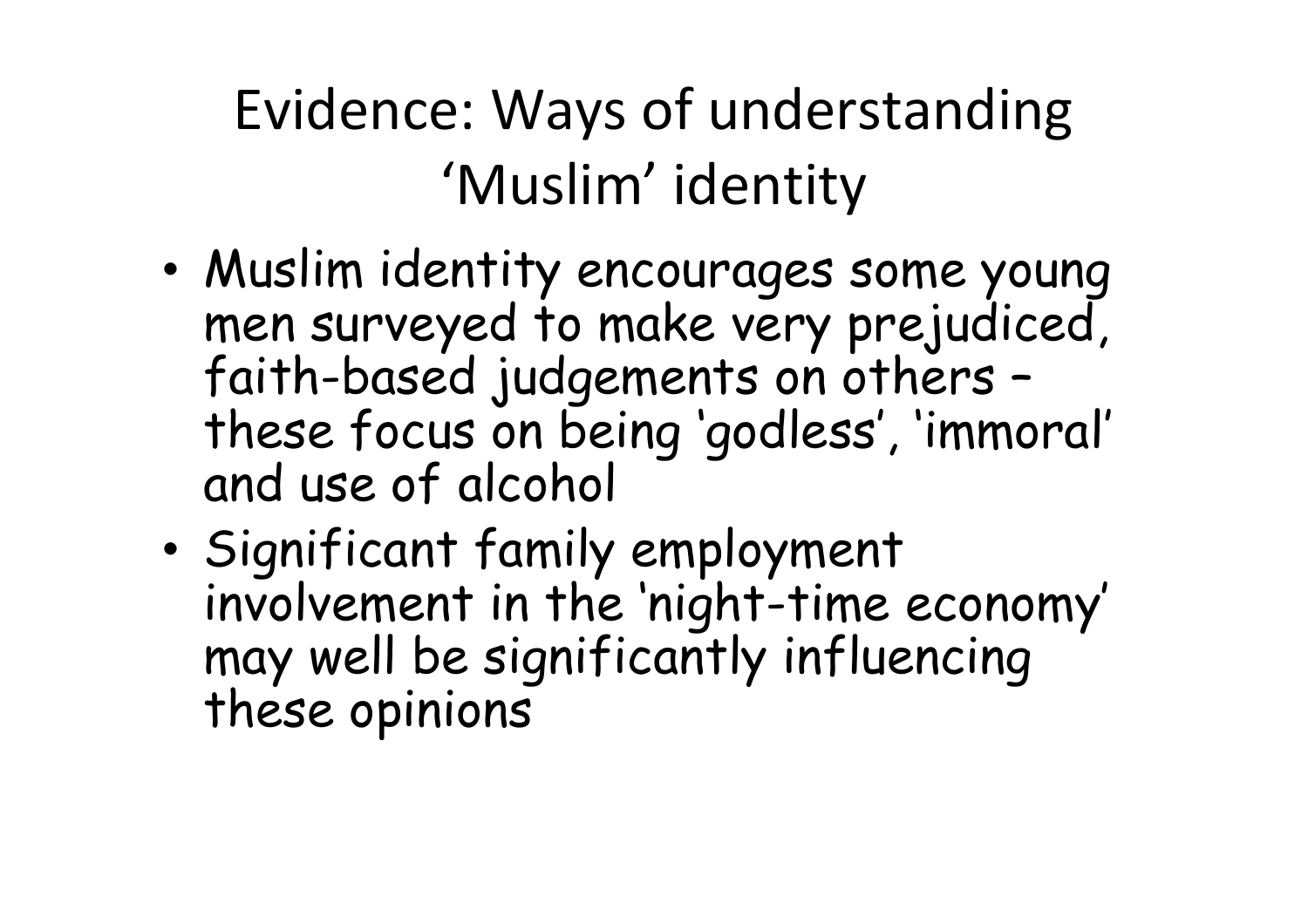- • Strong racist language and prejudices from a significant proportion of the white young people surveyed
- • Resentment of nearby Asian communities as being favoured by government policy and funding and doing better
- •• Significantly less support for diversity and more pessimism about future of multicultural society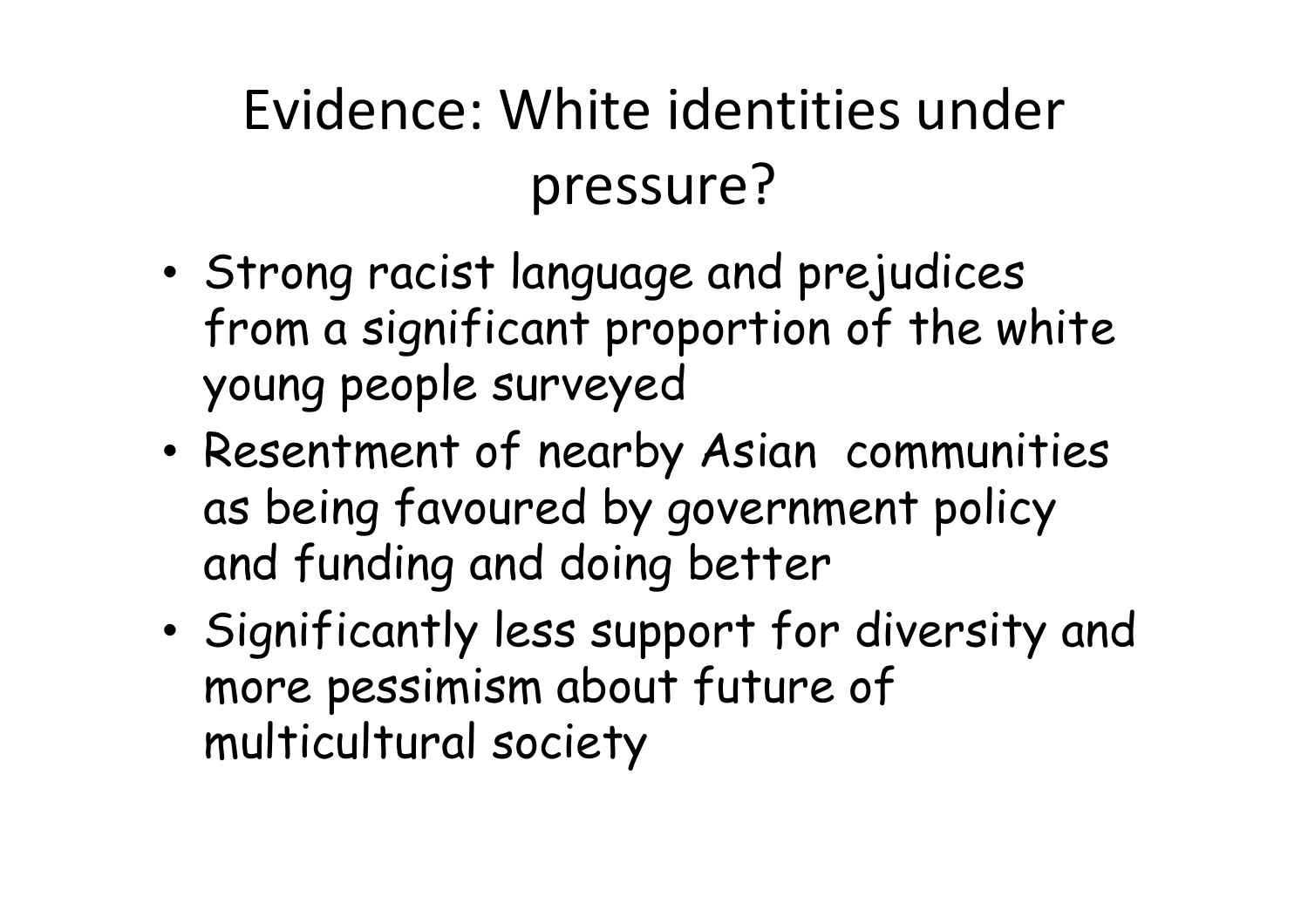Responses to the statement ' Different sorts of people get on well in \*' (name of local town)

| <b>Respondent   Definitely</b><br>Group | Agree (%) | Definitely  <br>Disagree (%) |
|-----------------------------------------|-----------|------------------------------|
| <b>Muslim</b>                           | 25        | 20                           |
| Non-Muslim                              | 14        | 40                           |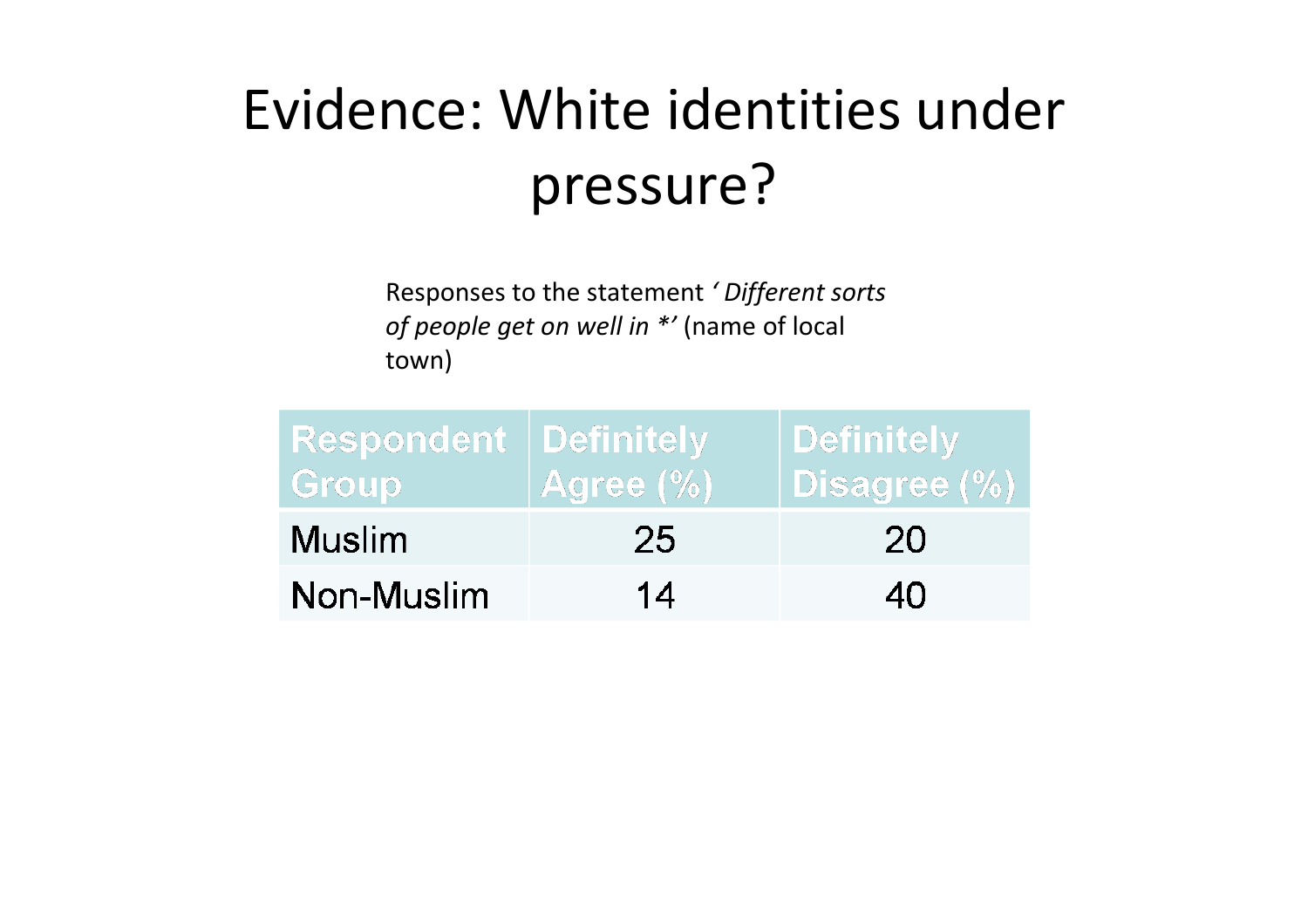•response to the converse statement that<br>'Britain is stronger if groups live<br>separately', only 16% of the Muslim<br>population definitely agreed and 71%<br>definitely disagreed, as opposed to 36% of<br>the non-Muslim remainder defin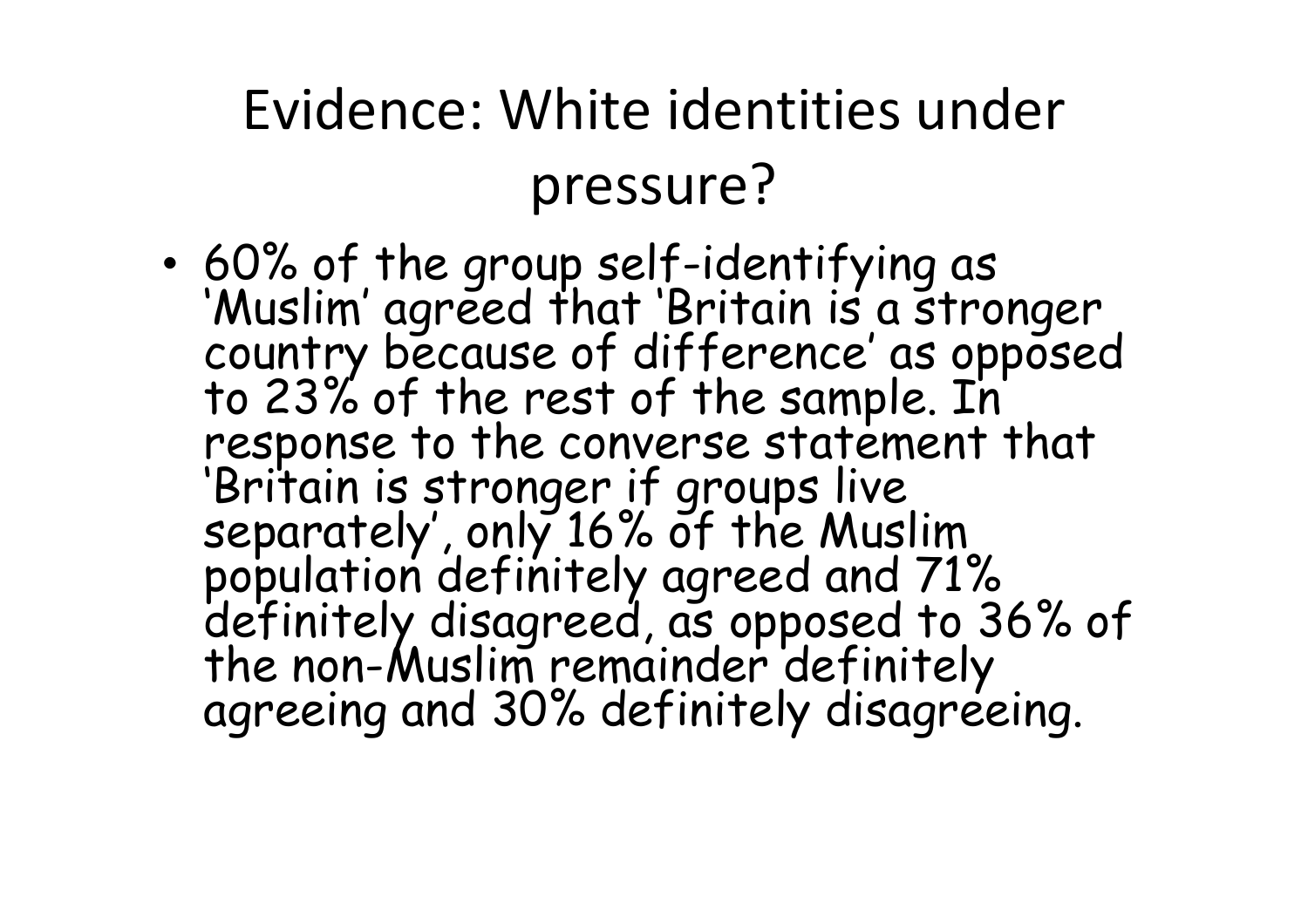- White young people have less experience of diversity
- • Focus on ethnic minorities in the absence of a public focus on class inequality means that white working class communities and their needs have not been addressed (Runneymede Trust)
- Anti-racism has often been clumsy and has had a counter-productive impact on white young people (Hewitt, R.)
- BNP have filled the electoral and ideological vacuum left by other political parties losing interest in working class communities that have faced deindustrialisation and cultural change (Copsey, N)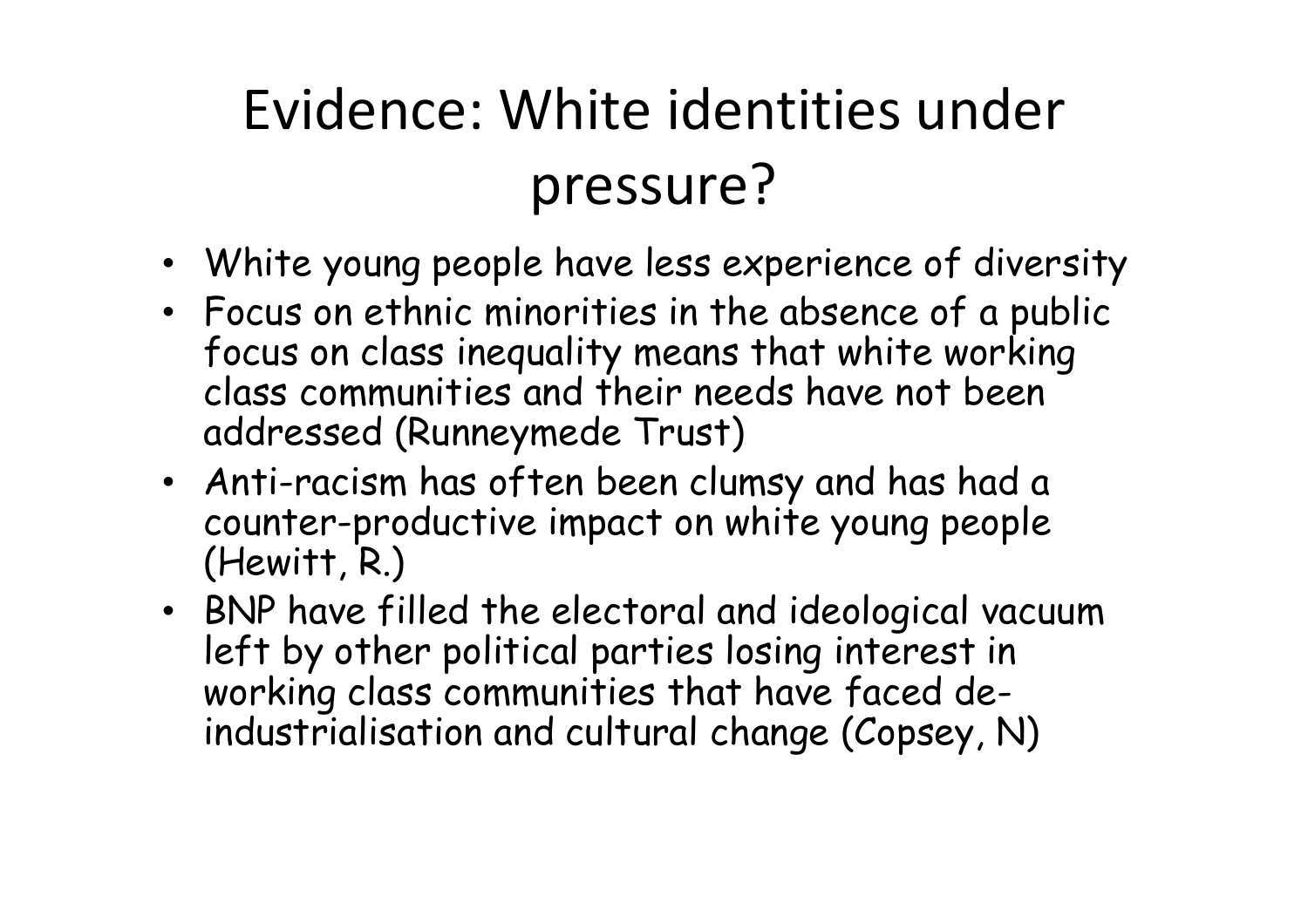#### Conclusion: Countering the threat of extremism

- Both White and Muslim working class communities have faced significant social exclusion, with evidence that 'self-essentialising' of identities has been one response
- Policy responses in the past have accepted and hardened physical and cultural ethnic segregation, so making separate identities more possible PVE has carried on that approach
- In those conditions it is eac people to move from further from a separate<br>identity towards 'extremism' or even 'violent<br>extremism'